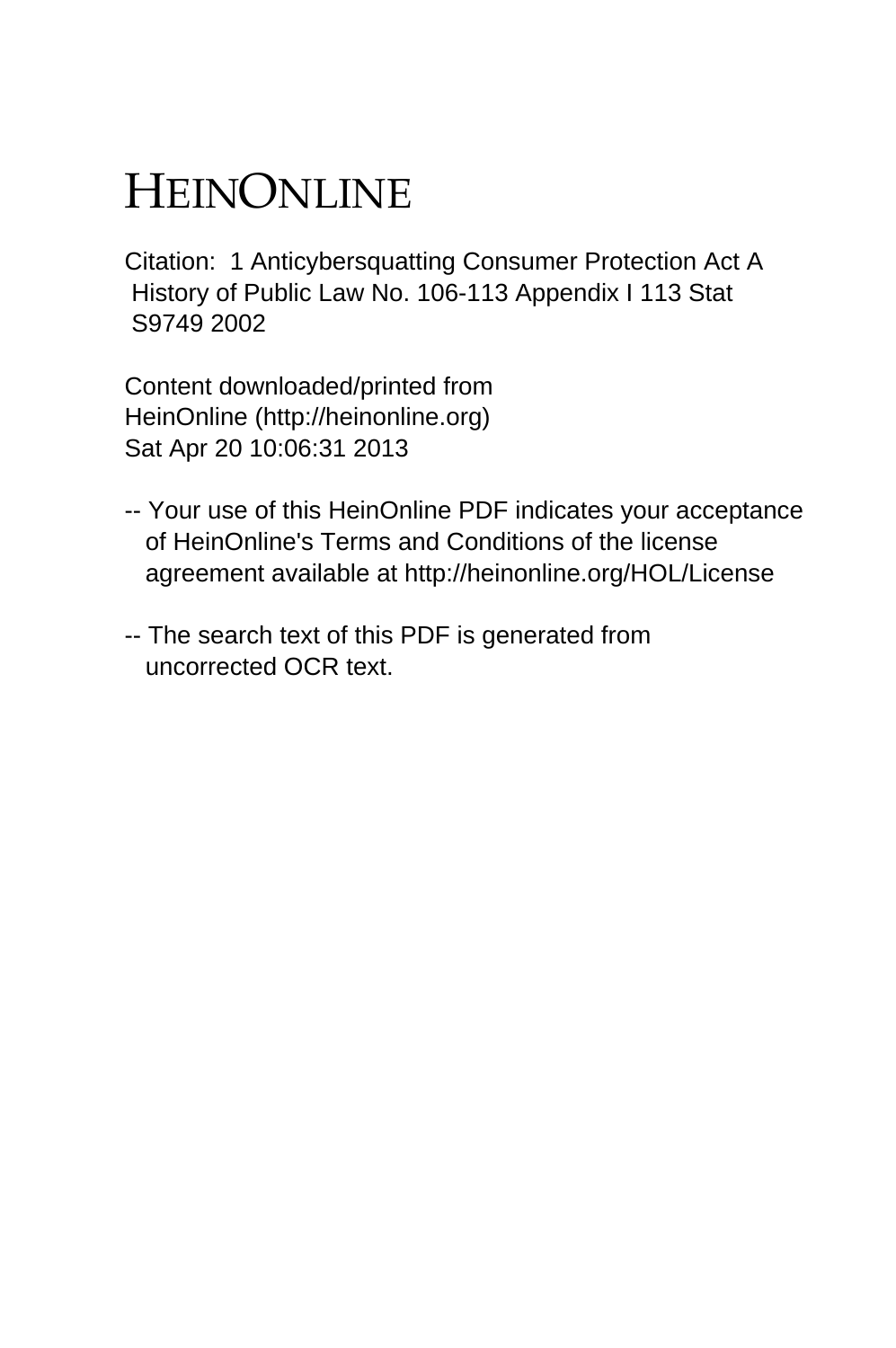Paragraph (I)(A) or the skilled nursing facility described in paragraph (I)(B); and<br>ity described in paragraph (I)(B); and<br>skilled nursing facility after the hospitaliza-<br>tion, whether or not, in the case of a skilled nurs

"(C) The skilled nursing is<br>capacity to provide the services the individual requires.<br>The skilled nursing facility agrees to accept substantially similar payment under<br>the same terms and conditions that apply to the same t the same terms and conductions una<br>similarly situated skilled nursing<br>that are under contract we<br>dicare+Choice organization. with the

Medicare-Choice organization.<br>  $(3)$  COVERAGE OF SINTERFORM THEORY THEORY INTERFERNATION  $-$ A Medicare-Choice organization may not deny payment for services<br>
nurvied to an ancule of a Medicare-Choice<br>
pain (offered by suc regarness or wenter the Medicara-Choice<br>organization has a contract with such facility to provide such services, if—<br> $\mathcal{H}$  (A) the Medicara-Choice organization has<br>determined that the service is necessary to

prevent the hospitalization of the enrollee; .<br>and

(B) the factors soecified in subparagraphs

"(B) the factors specified in subparagraphs (A), co, and (D) of paragraph (2) exists  $\mathcal{H}(\mathbb{C})$ , and (D) of paragraphs (2) exists  $\mathcal{H}(\mathbb{C})$  (d) coverages responses  $-A$  Medicare-Choice specified to an original of

spectrum supparagraphs (A), (C), and (D) of<br>paragraph (2) exist. The NUSE PROFICE CONSERVERTS.<br>
"(5) SKILLED NURSING PACIUM MORE PROFICENTS.<br>
This subsection shall not apply unless the<br>
skilled nursing facility involved me

rns crite.<br>"(6) PROHIBITIONS.—A Medicare+Choice or-<br>ganization offering a Medicare+Choice plan

may not—<br>"(A) deny to an individual eligibility, or<br>continued eligibility, to enroll or to renew<br>coverage under such plan, solely for the pur-<br>pose of avoiding the requirements of this subsection:

sues to encourage monetary payments or re-<br>bates to enrollees to encourage such enrollees<br>es to accept less than the minimum protec-<br>tions available under this subsection;

"(C) penaltze or otherwise reduce or limit<br>the reimbursement of a health care provider or limit the reminualisation because such provider or or-<br>ganization provided services to the indi-<br>vidual in accordance with this subsection; or

(D) provide incentives (monetary or otherwise) to a health care provider or organization to induce such provider or organization to provide care to a participant or bene-<br>ficiary in a manner inconsistent with this bsection.<br>bsection.<br>'(7) COST-SHARING.

-Nothing in this subsection shall be construed as preventing a<br>Medicare-Choice organization offering a<br>Medicare-Choice plan from imposing<br>deductibles, coinsurance, or other cost-shardecorations, connstrained, or other cost-sinar-<br>is general under this subsettion if such deductibles, constant experiments, or<br>other cost-sharing would have applied if the<br>skilled nursing facility in which the emolee<br>of th

NONPREEMPTION OF STATE LAW.-The provisions of this subsection shall not be construed to preempt any provision of State<br>law that affords greater protections to bene-<br>ficiaries with regard to coverage of terms<br>and services provided by a skilled nursing fa-<br>cility than is afforded by such provisions this subsection.

"(9) DEFINITIONS.-In this subsection:

"(A) CONTINUING CARE RETIREMENT COMMU-<br>ITY,—The term 'continuing care retirement NITY. community' means an organization that provides or arranges for the provision of housing<br>and health-related services to an older person under an agreement.<br>"(B) SKILLED NURSING FACILITY.—The term

"(S) SKILLED NURSING FACILITY.-The term<br>
"skilled nursing facility" has the meaning given such term in section 1818[9],"<br>
given such term in section 1818[9],"<br>
(b) EFFECTNE DATE.-The amendments<br>
made by this section shall

By Mr. HATCH (for himself, Mr. LEAHY, Mr. ABRAHAM,<br>TORRICELLI, Mr. DEWINE, Mr. Mr.

KOHL, and Mr. SCHUMER):<br>S. 1461. A bill to amend the Trademark Act of 1946 (15 U.S.C. 1051 et seq.) to protect consumers and promote electronic commers and promote electronic commerce by prohibiting the bad-faith registration, trafficking or identical to, confusingly similar to, or<br>dilutive of distinctive trademarks or service marks; to the Committee on the Judiciary.

DOMAIN NAME PIRACY PREVENTION ACT OF 1999 Mr. HATCH. Mr. President, I am plassed to rise today, along with my<br>plassed to rise today, along with my<br>colleague, the Ranking Member on the<br>Judiciary Committee, Senator LEAHY,<br>to introduce legislation that will adca massacre registration for consumers<br>and American businesses online. At<br>issue is the deliberate, bad-faith, and abusive registration of Internet domain names in violation of the rights of<br>trademark owners. for the Net-savy, this burgeoning form of cyber-abuse is<br>this burgeoning form of cyber-abuse is<br>known as "cybersquatting." for the av-<br>erage consumer, it is basically fraud. enege consumer. It is to take the deception, and the bad-faith trading on<br>the goodwill of others. Whatever you<br>call it, it is an issue that has a great brand names they rely on as indications of source, quality, and authenticity.

anyone who has walked down the aisle in the grocery store knows, trade-<br>marks serve as the primary indicators<br>for source, quality, and authenticity in<br>the minds of consumers. How else do you explain the price disparity between<br>various brands of toothpaste, laundry detergent, or even canned beans. These brand names are valuable in that they convey to the consumer reliable information regarding the source and quality of goods and services, thereby facilitating commerce and spurring con-<br>fidence in the marketplace. Unauthorized uses of others' marks undercuts the market by eroding consumer con-<br>fidence and the communicative value of the brand names we all rely on. For that very reason, Congress has enacted ence very reason, congress has enciced<br>problems of trademark infringement, false advertising and unfair competi-<br>false advertising and unfair competi-<br>tion, trademark dilution, and trademark counterfeiting. Doing so has<br>helped protect American businesses<br>and, more importantly perhaps, American consumers.

Ican consumers.<br>As we are seeing with increased frequency, the problems of brand-name<br>abuse and consumer confusion are particularly acute in the online environment. The fact is that a consumer in a "brick and mortar" world has the lux-<br>ury of a variety of additional indicathe state and quality aside from a<br>brand name. For example, when one<br>walks in to the local consumer elec-<br>tronics retailer, he is fairly certain arounce retaining and he can<br>with whom he is dealing, and he can<br>often tell by looking at the products<br>and even the storefront itself whether or not he is dealing with a reputable of not he is deamly with a reputable<br>establishment. These protections are<br>largely absent in the electronic world, where anyone with Internet access and<br>minimal computer knowledge can set up a storefront online.<br>In many cases what consumers see

when they log on to a site is their only indication of source and authenticity,<br>and legitimate and illegitimate sites may be indistinguishable in cyberspace. In fact, a well-known trademark in a domain name may be the primary<br>source indicator for the online consumer. So it a bad actor is using that name, rather than the trademark<br>owner, an online consumer is at serious risk of being defrauded, or at the very<br>least confused. The result, as with other forms of trademark violations, is the erosion of consumer confidence in brand name identifiers and in elec-

tronic commerce generally.<br>Last week the Judiciary Committee heard testimony of a number of examnear assumer confusion on the<br>Internet stemming from abusive do-<br>Internet stemming from abusive do-<br>main name registrations. For example,<br>Ame Chasser, President of the International Trademark Association, testi-<br>fied that a cybersquatter had regserved the domain<br>"attphonecard.com"<br>"attcallingers" istered name and "attrailingcard.com" and used those names to establish sites purporting to<br>sell calling cards and soliciting personally identifying information, including credit card numbers. Chris Young,<br>President of Cyveillance, Inc.-a com-Fresume to typerameter interesting to assist<br>trademark owners police their marks online—testified that a cybers<br>qualitative had registered the name had registered<br>''delispares.com'' ar and was purporting to sell Dell products online, when in<br>fact Dell does not authorize online resellers to market its products. We<br>heard similar testimony of an offshore cybersquatter selling web-hosting services under the name<br>"bellatlantics.com". And Greg Philices name lips, a Salt Lake City trademark practitioner that represents Porsche in protecting their famous trademark<br>against what is now more than 300 inexames of cybersquatting, testified of<br>several examples where bad actors have<br>registered Porsche marks to sell counterfeit goods and non-genuine Porsche parts.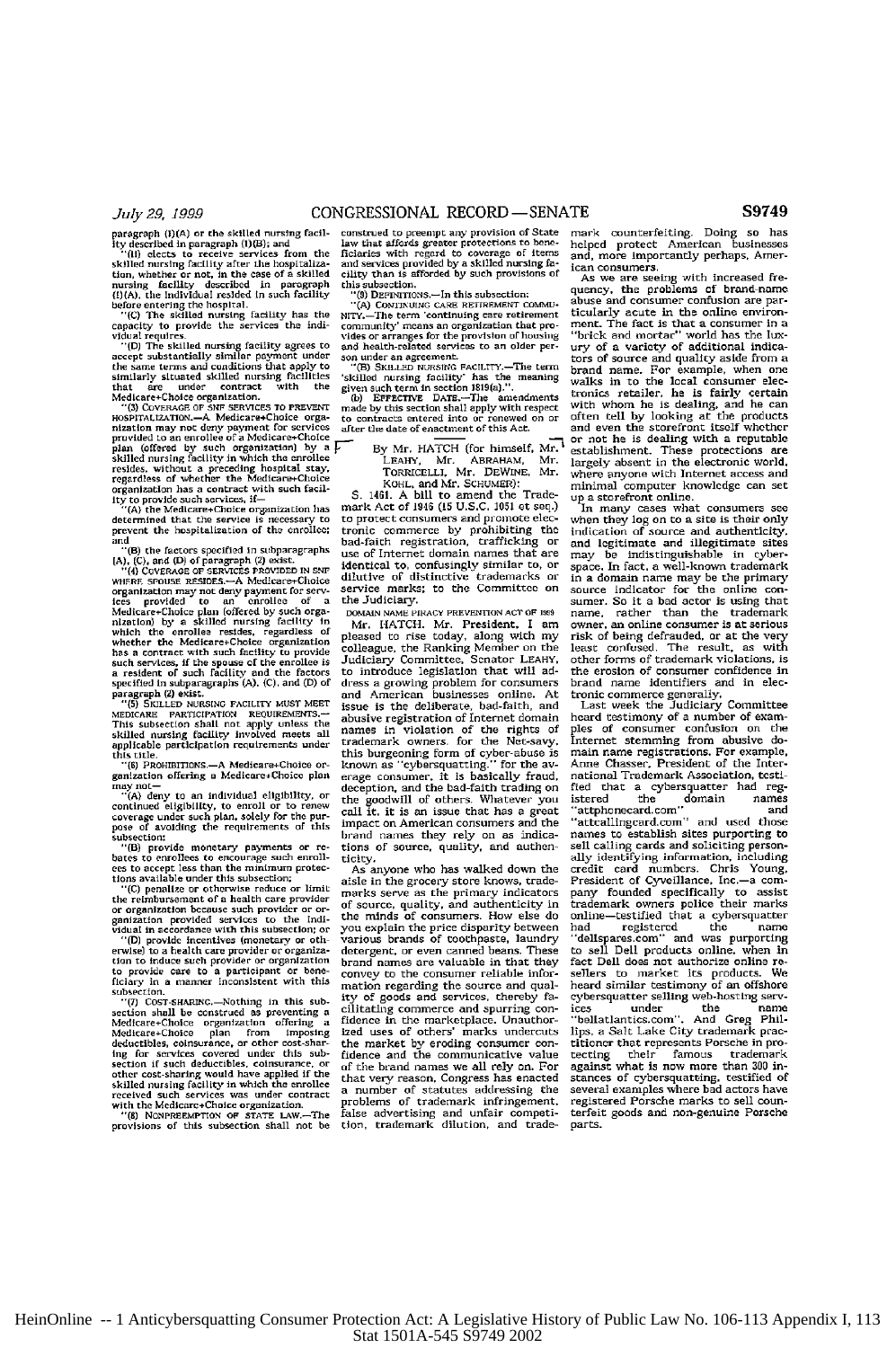Consider also the child who in a "hunt-and-peck" manner mistakenly typed in the domain for "dosney.com", looking for the rich and family-friend**ly** content of Disney's home page, only to wind up staring at a page of hard-core pornography because someone snatched up the 'dosney" domain in anticipation that just such a mistake would be made. In a similar case, a 12 year-old California boy was denied privileges at his school when he en-tered "zealdacom" in a web browser at his school library, looking for a site he expected to be affiliated with the computer game of the same name, but

ended up at a pornography site. In addition to these types of direct hare to consumers, cybersquatting harms American businesses and the goodwill value associated with their names, In part this is a result **of** the fact that in each case of consumer confusion there is a case of brand-name misappropriation and an erosion of goodwill. But, even absent consumer confusion. there are many many casts cybersquatters who appropriate brand names with the sole intent **of** extorting money from the lawful mark owner, of precluding evenhanded **com**petition. or even very simply of harm-

**ing** the goodwill of the mark. For example, a couple of years ago a small Canadian company with a single shareholder and a couple of dozen domain names demanded that Umbra International. Inc., which markets and distributes soccer equipment, pay **\$50,000** to its sole shareholder, **\$50,000** to a charity, and piovide a lifetime supply of soccer equipment in order for it to relinquish the *"umbra.cem"* name. Warner Bros. was reportedly asked to pay **\$350,000** for the rights to the names "warner-records.com", "warner-bros-records.cam". "warner-pictures.com". "warner-bros-pictures", and<br>"warnerpictures.com". And Intel Cor-<br>poration was forced to deal with a<br>cybersquatter who registered the<br>"pentiumlcom" domain and used it to post pornographic images of celeb-

rItles. It is time for Congress to take a closer look at these abuses and to respond with appropriate legislation. In the f04th Congress, Senator LEAHY and I sponsored the "Federal Trademark Di-lution Act," which has proved useful in assisting **tie** owners **of famous** trademarks to police online uses of their marks that dilute their distinctive<br>quality. Unfortunately, the economics<br>of litigation have resulted in a situation where It is often more cost-effective to simply "pay off' a cybersquatter rather than pursue costly litigation with little hope of any-thing more than an injunction against the offender. And cybersquatters **are** becoming more sophisticated **and** more creative in evading what good case law has developed under the dilution statute,

The bill I am introducing today with<br>le Senator from Vermont is designed the Senator from Vermont to address these problems head an by clarifying the rights of trademark owners online with respect to<br>cybersquatting, by providing clear de-<br>terrence to prevent such bad faith and<br>abusive conduct, and by providing ade-<br>quate remedies for trademark owners in those cases where it does occur. While the bill shares the goals of. **and** has some similarity to, legislation in-troduced earlier by Senator ABRAHAM, it differs in a number of substantial respects.

First, like Senator ABRAHAM's legislation, our bill allows trademark own **ers** to recover statutory damages in cybersquatting cases. both to deter wrongful conduct and to provide adequate remedies for trademark owners who seek to enforce their rights in<br>court. Our bill goes beyond simply<br>stating the remedy, however, and sets<br>forth a substantive cause of action<br>based in trademark law, to define the<br>wrongful conduct sought to be deterred and to fill **in** the gaps **and** uncertain-ties of current trademark law with **re-**

spect to cybers<br>quatting. Under our bill, the abusive conduct that is made actionable is appropriately limited to be<br>distributed to be distributed to be distributed in the spectrosy of<br>cheres' marks by persons who specific the bill balances the property interests of trademark owners with the interests of Internet users who would make fair use of others' marks or otherwise engage in protected speech online. Our bill also limits the definition of domain name identifier to exclude such things as screen names, file names, and other identifiers not assigned by a domain name registrar **or** registry. it also omits criminal penalties found in Sen-

ator ABRAHAM's earlier legislation. Second. our bill provides **for** in rem jurisdiction, which allows a mark owner to seek the forfeiture, cancellation, or transfer **of** an infringing domain name **by** filing an in rem action against the name itself, where the mark owner has satisfied the court that it has exercised due diligence in trying to locate the owner of the do main name but is unable to do so- **A** significant problem faced by trade-mark owners in the fight against tybersquatting is the fact that irany cybersquatters register domain names under aliases or otherwise provide false information in their registration applications in order to avoid identification and **service** of process by the mark owner. Our bill will alleviate this **dif**ficulty, while protecting the notions of fair play and substantialjustice, by enabling a mark owner to seek **an** injunction against the infringing property in those cases whero, after due diligence. a mark owner is unable to proceed against the domain name registrant **be-**cause the registrant has provided false contact Information and is otherwise not to be found.

Additionally, some have suggested<br>that dissidents and others who are on<br>ime incognito for legitimate reasons<br>might give false information to protect

themselves and have suggested the<br>meed to preserve a degree of anonymity<br>on the Internet particularly for this<br>proceed against the domain names<br>proceed against the domain names<br>themselves, provided they are, in fact-<br>infri mark Act, decreases the need for trademark owners **tojoin** the hunt to chase down and root out these dissidents or others seeking anonymity on the Net. The approach in our bill is a good compromise, which provides meaningful protection to trademark owners while balancing the interests of privacy and anonynity on the Internet. Third, like the Abraham bill, our bill

encourages domain name registrars and registries to work with trademark owners to prevent eybersquatilng by providing a limited exemption from li ability for domain name registrars and solution to the main that a spend, cancel, or<br>registries that suspend, cancel, or<br>court order or in the implementation<br>of a reasonable policy prohibiting the<br>registration of infringing domains.<br>or and the interval of the s name registrants against overreaching trademark owners. Under our bill, a trademark owner who knowingly and materially misrepresents to the domateriany inistepresents to the domain name registrar or registry that a<br>domain name is infringing is liable to the domain name registrant for damages resulting from the suspension<br>cancellation, or transfer of the domain name. Our bill also promotes the con-tinued ease **and** efficiency users **of the** current registration system enjoy by codifying current case law limiting the secondary liability of domain name registrars and registries for the act of **re** istrotion of a domain name.

Final y, our bill includes an explicit savings clause making clear that **the bill** does not affect traditional trademark defenses, such as fair use, or a person's first amendment rights, **and** it ensurs that any **new** remedies created by the bill will apply prospectively **.** President, the set of the set of the set of the set of the set of the set of the set of the set of the set of the set of the set of the set of the set of the set of the set of the set of the set of the set of the set o

tant piece of legislation that will protant piece of legislation that will pro-<br>mote the growth of online commerce by protecting consumers and providing clarity in the law for trademark own-*ers* in cyberspace. It is a balanced bill that protects the rights of Internet users **and** the interests of all Americans in free speech and protected uses of trademarked names for such things as parody, comment, criticism, com-<br>parative advertising, news reporting<br>etc. It reflects many hours of discussions with senators and affected parties on all sides. I want to thank Senator LEAHY for his cooperation in crafting this particular measure, and also Sen-ator ABRAHAM for his cooperation in this effort. I expect that the substance of this bill will be offered as a Committee substitute to Senator ABRA-HAM's legislation when the Judiciary Committee turns to that bill tomorrow, and I look forward to broad bipartisan support at that time. I similarly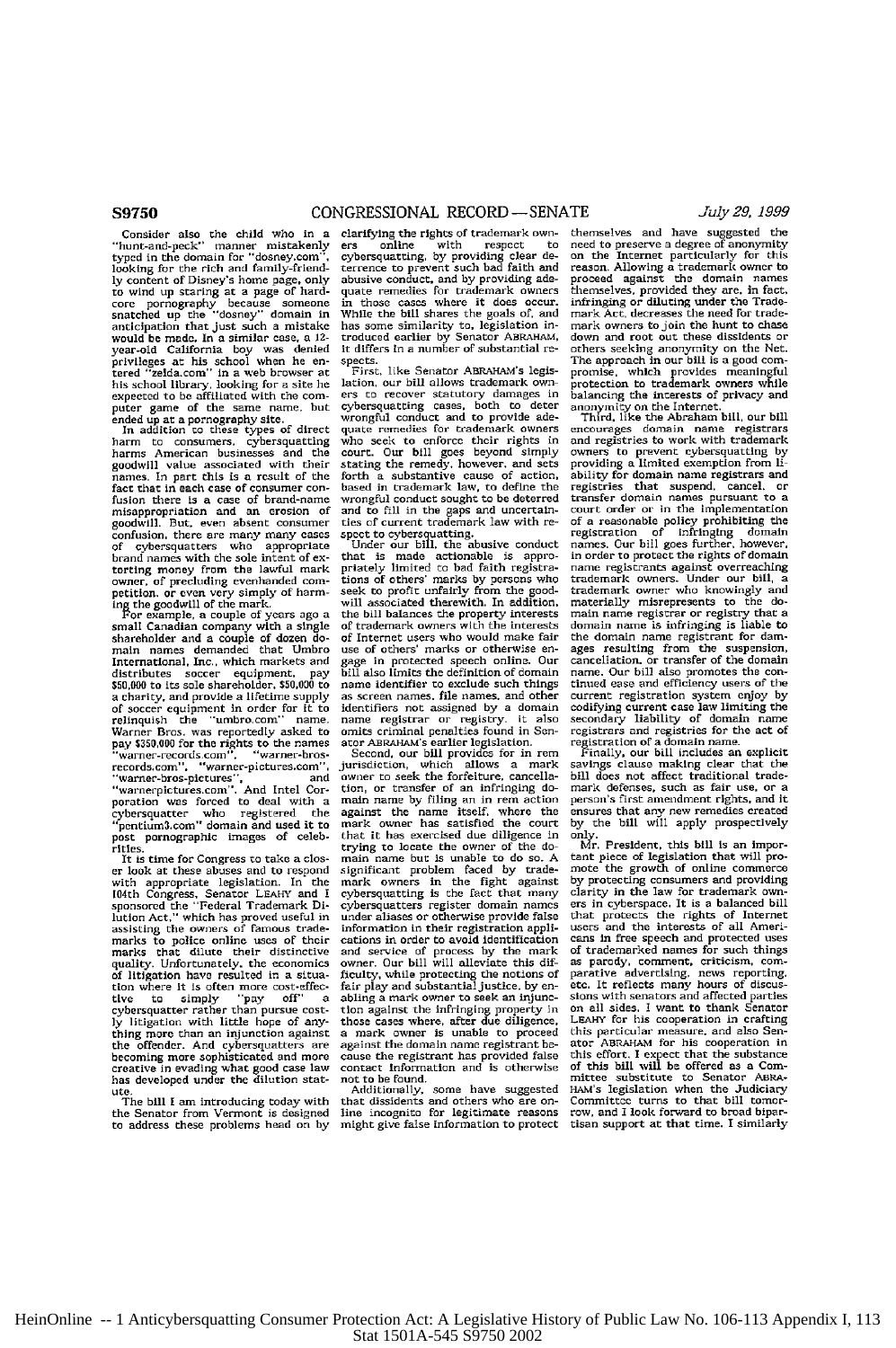look forward to working with my other colleagues here in the Senate to report<br>this bill favorably to the House, and I urge their support in this regard.<br>I ask unanimous consent that the

text of the bill and a section-by-section<br>analysis of the bill be printed in the RECORD.

There being no objection, the mate-<br>rial was ordered to be printed in the RECORD, as follows:

## S. 1461

Be it enacted by the Senate and House of Representatives of the United States of America in ress assembled

SECTION 1. SHORT TITLE: REFERENCES

(a) SHORT TITLE.--This Act may be cited as<br>he "Domain Name Piracy Prevention Act of 1999\*

1996.<br>
"CONTRESS TO THE TRADEMARK ACT OF 1946.—Any reference in this Act to the Trademark Act of 1946 shall be a reference to the the Act tentiled "An Act to provide for the registration and protection of trade-marks used in commerce, to carry out the provisions of certain international conventions, and for other purposes", approved July 5, 1946 (15 U.S.C. 1051 et seq.). SEC. 2, FINDINGS.

SEC. 2. FINDINGS.<br>
Congress finds the following:<br>
(1) The registration, trafficking in, or use<br>
(1) The registration, trafficking it and domain name that is identical to, con-<br>
Justing is militar to, or diluctive of a tra

stup of goods and services:<br>
(B) impairs electronic commerce, which is<br>
important to interstate commerce and the<br>
United States economy;<br>
(C) depives legitimate trademark coveres<br>
of substantial revenues and conssumer good

will, end<br>
(D) places unreasonable, intolerable, and<br>
overwhelming burdens on trademark owners<br>
in protecting their valuable trademarks.

The procedure in the asset of the Trademark Act of<br>1946 would clarify the rights of a trademark<br>owner to provide for adequate remedies and to deter cyberpiracy and cybersquatting. SEC. 3. CYBERPIRACY PREVENTION.

SEC.3. CHERENNAL — Section 43 of the Trade-<br>analy AC of 1980 (13 U.S.C. 1129) is amended by inserting at the of 1980 (15 U.S.C. 1129) is amended<br>by inserting at the end the following:<br>"(d)(i)(A) Any person who, with bad-ai trainis in, or uses a comain name trat is<br>identical to, confusingly similar to, or dilu-<br>tive of such trademark or services mark,<br>without regard to the goods or services of<br>the parties, shall be liable in a civil action<br>by domain name.

domain name.<br>
"(3) In determining whether there is a bad-<br>
faith Intent described under subparagraph<br>
(A), a court may consider factors such as,<br>
but not limited to—

out not united to-<br>
"(i) the trademark or other intellectual<br>
property rights of the person, if any, in the<br>
"(ii) the extent to which the domain name:<br>
"(iii) the test to visible the domain name<br>
domain state is consists identify that person;

"(iii) the person's prior use, if any, of the<br>domain name in connection with the bona<br>fide offering of any goods or services;

(iv) the person's legitimate noncommercial or fair use of the mark in a site accessible under the domain name;

sine under the comain name;<br>
"(v) the person's intent to divert com-<br>
sumers from the mark owner's online loca-<br>
tion to a site accessible under the domain<br>
name that could harm the goodwill rep-<br>
resented by the mark, eit

resented by the mark, either for commercial gas the mark, experting a gas to reduce the mark, by creating a likelihood of contained confusion as to the source, sponsorship, affiliation, or endorsement of the site, "(Vi) th

ics;<br>
"(vit) the person's intentional provision of matched and misleading false contact information when applying for the registration of mation when applying for the registration of midding the material contact the condu **Istration** of such domain names, without re-<br>grad to the goods or services of such persons.<br>"(C) In any civil action involving the regionalization), increase is<br>traction, trafficking, or use of a domain name under this p

rem civil action against a domain name if—<br>"(i) the domain name violates any right of<br>the registrant of a mark registered in the<br>Patent and Trademark Office, or section 43

about and inductions to the section to<br>
(a) or (c); and<br>
"(ii) the court finds that the owner has<br>
demonstrated due diligence and was not able<br>
to find a person who would have been a de-

Finally a person will would note the there is a decided fundant in a civil action under paragraph (i),  $\binom{n}{2}$ . The remedies of an in rem action court order this paragraph shall be limited to a court curre for the forfe

or die contain name to the covere of the mark."<br>
(b) ADDITIONAL Crylic ACTION AND REM-<br>
(b) ADDITIONAL CRYL ACTION AND REM-<br>
EDY.—The civil action established under sec-<br>
tion 43(c)(1) of the Trademark Act of 1946 (as called by this section) and any remedy available under such action and any remedy available under such action or remedy otherwise applicable

SEC. 4 DAMAGES AND BEMEDIES.

(a) REMEDIES IN CASES OF DOMAIN NAME PI-RACY-

(1) INJUNCTIONS.—Section 34(a) of the Trademark Act of 1946 (15 U.S.C. 1116(a) is amended in the first sentence by striking "section 43(a)" and inserting "section 43 (a), (c), or (d)"

demages and profits, an award of statutory<br>demages in the amount of not less than<br>simply, the amount of not less than<br>name, as the court considers just. The court<br>shall remit statutory demages in any case in<br>which an infr SEC. 5. LIMITATION ON LIABILITY.

Section 32(2) of the Trademark Act of 1946<br>(15 U.S.C. 1114) is amended—

1. Eq. (b) in the matter preceding subperzymbol 2017<br>(a) thy striking "under according to the matter of  $\delta(\alpha)$ " and insulate the second frequency and  $\delta(\alpha)$ " and insulate subperzymbol (b) in the subperzymbol (b) and ins

domain name

'(I) in compliance with a court order under (a) in compilance with a court order under<br>ction  $43(d)$ ; or<br>"(II) in the implementation of a reasonable

"CII in the implementation of a reasonable<br>policy by such registrar, registry, or authority prohibiting the registration of a domain<br>name that is identical to, confusingly similar<br>lar to, or dilutive of another's mark regi

"(iii) A domain name registrar, a domain<br>name registrar, a domain<br>istration authority shall not be liable for<br>damages under this section for the registration or maintenance of a domain name for another absent a showing of bad faith intent<br>to profit from such registration or mainte-<br>mance of the domain name.

mace of the domain name.<br>
"(Uy) If a registrar, registry, or other registration authority takes an action described<br>
under clause (ii) based on a knowing and material misregresentation by any person that<br>
a domain name is cutuary costs and actoming tests, meturing the by the domain name registrant as a result of<br>such actor. The court may also grant in-<br>junctive relief to the domain name registrant, including the reactivation of the domain<br>

SEC. a DEFINITIONS.<br>
Section 45 of the Trademark Act of 1946 (15<br>
U.S.C. 1127) is amended by inserting after the undesignated paragraph defining the term<br>
understart in the lollowing:<br>
"The term 'Internet' has the meaning

 $230(f)(1)$ .<br>"The term domain name means a France contains the main which is registered<br>with or assigned by any domain name registrar. domain name registration<br>main mame registration surfaces main name registration surfaced that<br>main name registration surfaced main

an electronic address on the internet."<br>SEC. 7. SAVINGS CLAUSE.<br>Nothing in this Act shall affect any de-<br>fense available to a defendant under the<br>Trademark Act of 1946 (including any defense<br>under section 43(c)(4) of such and of the special contracts of the speech<br>or expression under the first amendment of<br>the United States Constitution.

the United States Constitution.<br>
SEC as SCONSTANTICY.<br>
SEC. 8. SEVERABILITY.<br>
If any provision of this Act, an amendment<br>
made by this Act, or the application of such<br>
provision or amendment to any person or<br>
circumstance SEC. 8. EFFECTIVE DATE.

the This Act shall apply to all domain names<br>registered before, on, or after the date of en-<br>actment of this Act, except that statutory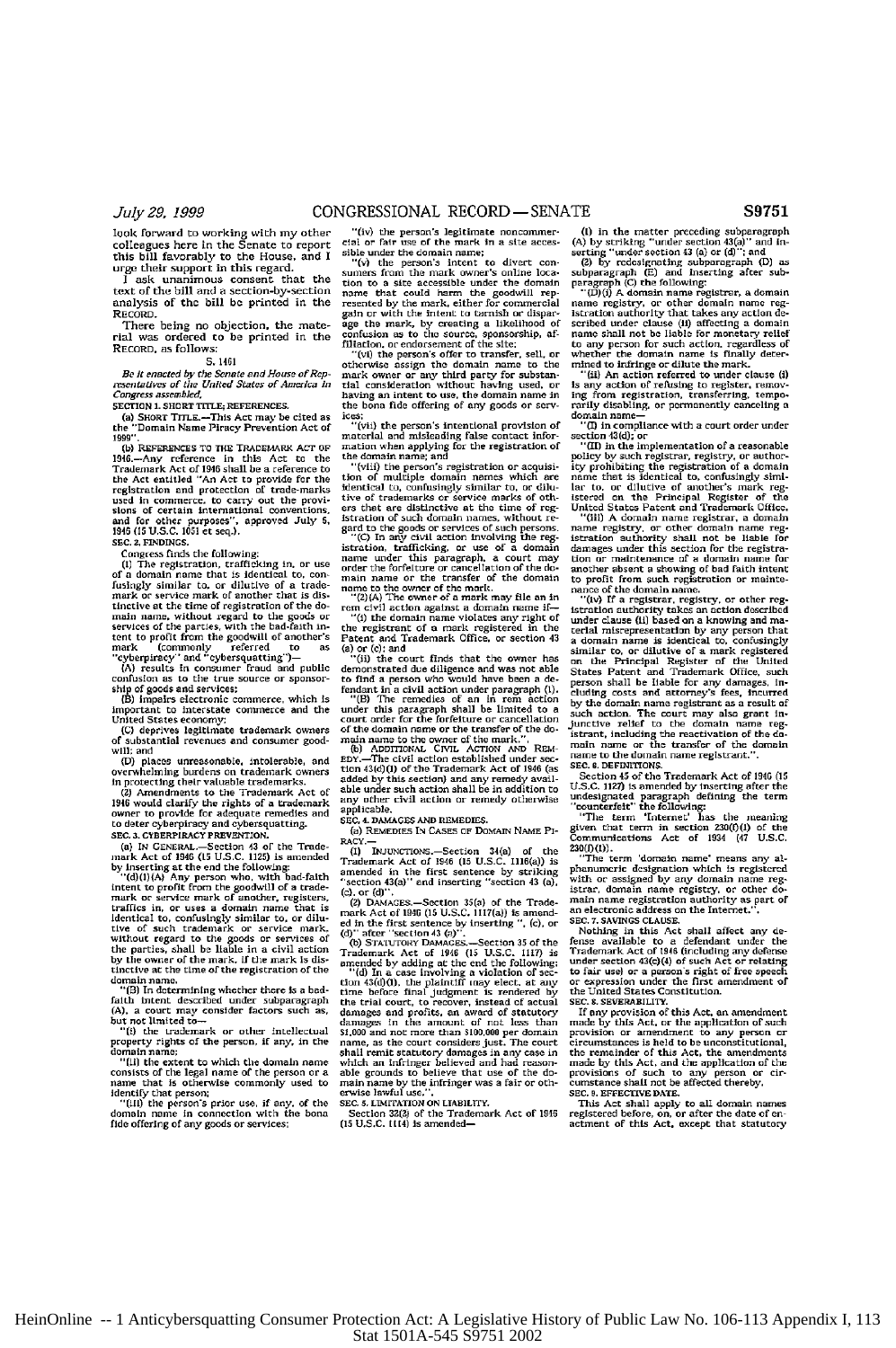damages under section **35(d) of** the Trade- mark Act **of 1946 (15 U.SC. 1117),** as added *by* **section 4** of this Act, shall **not be** available with respect to the registration. trafficking. or **use** of a domain name that occurs before the date **of** enactment **of** this Act.

SECTION BY SECTION ANALYSIS-S. 1451, THE "DOMAIN NAME PIRACY PREVENTION ACT OF 1999."

## **SECTION I.***SHORT* TITLE: **RFERENCES**

This section provides that the Act may **be** cited **as** *the* "Domain Name Pitney Preven; ci Act *af* II9 and that amp reforentes within the bill to the Trademark **Act** of **<sup>946</sup>** shall **be** a reference to the **Act** entitled "An Act to provide for the registration and pro-<br>tection of trademarks used in commerce, to<br>cerry out the provisions of certain inter-<br>partned conventions, and for other pur-<br>pass", approved July 5, 1945 (15 U.S.C. 1951<br>cet se

### **SECTION 2. FINDINGS**

This section sets forth Congress' findings<br>that cybersquatting and cyberpiracy-de-<br>fined as the registration, trafficking in, or use of a domain name that is identical to, confusingly similar to, or dilutive of a distinctive trademark or service mark of an-<br>tinctive trademark or service mark of an-<br>other with the bad faith intent to profil: from the goodwill of that mark-harms the public<br>by causing consumer fraud and public confu-<br>sion as to the true source or sponsorship of<br>goods and services, by impairing electronic commerce, **by** depriting trademark aenrs **of** substantial revenues and **consumer** goodwill, and by placing unreasonable, intolerable, the card overwhelming burdens on trademark factors of own marks, m<br>owners in protecting their own marks, m<br>Amendments to the Trademark Act would  $G$ <br>clarify the rights of trademar sie and bad faith registration **of** their marks as Internet domain natins **and** to **deter** cyberpiracy and cybersquat lag.

## **SECTION 3. CYBERPIRACY PREVENTION**

Subsection (a). In General. This subsection<br>amends section the Trademark Act to provide an explicit trademark remedy for<br>cybersquatting under a new section 43(d)<br>Under paragraph (i)(A) of the new section<br>3(d), actionable conduct would include the<br>registration, trafficking in, or use of a do-<br>main name th similar **to,** or dilutive oF **the** trademark or service mark **of** another, provided that the mark was distincrive (ie. enjoyed trademark status) at the time the domain name<br>was registered. The bill is carefully and name<br>rowly tailored, however, to extend only to<br>cases where the plaintiff can demonstrate<br>that the defendant registered, trafficked in,<br>or mark belonging to someone else. Thus, the **mark belonging to someone else. Thus, the** name registrations by those who are un-<br>aware of another's use of the name, or even no assume the base of the trademark<br>tatus of the name but registers a domain<br>mame containing the mark for any reason<br>mame containing the mark for any reason<br>other than with bad faith inter to profit<br>from the goodwill assoc

mark.<br>Paragraph (I)(B) of the new section 43(d) "Paragraph (I)(B) of the new section  $43(d)$ <br>sets forth a number of nonexclusive, non-<br>exhaustive factors to assist a court in determining whether the required bad-fall<br>the neurit exists in any given case. These factors<br>ar matts, including for purposes such as com-parailve advertising. comment. criticism, parody, news reporting, fair use, ct.c. The bill<br>suggests a total of eight factors a court may<br>wisit to consider. The first four suggest cir-<br>cumstences that may tend to Indicate an ab-<br>goodwill of a mark, and the last fou

**tual property rights in the name. This factor recognizes, as does trademark law in general,** that there may be concurring uses of the tame rome that **are** naninfringing, such as the use of **the** "Delta" mark for both **air** travel and sink faorets Similarly, the ragftration of the domain name "deltafaoe.cam" by a movie studio would not tend **to** indicate a bad Faith intent **on** the part of the registrant **to** trade on Delta Air-

lines or Delta Faucets' trademarks,<br>
Since or Delta Faucets' trademarks,<br>
Second, under paragraph (f0[8)(ii), a court<br>
may consider the extent to which the do-<br>
main rame is the same as the registrant's<br>
own legal name or **use** in trademark **law,** that a person should be able **to** be Identified **by** their **own nare,** whether in their business or **on** a **wet sit.** Similarly, a person may bear a legitimate nickname that is identical or similar to a nickname that is identical or similar to a<br>mell-known trademark, such as in the well-known trademark, such a<br>publicized case of the parents who registered<br>the domain name "pokey.org" for their<br>young daughter who goes by th this bill from using their name online. This tartar **is not** intended to Suggest that **do-** main name ragistrants toy **erode the** appli-cation of this act **by** merely adopting Eaona, Ford. **or** other well-known iarks as their nicknames. It merely provides a court with the eppropriate discretion to determine whether **or oat** the fact **that** a person bear <sup>a</sup>nickname similar **to** a mark at issue is **an** indication **of** an absence of bad-faith on **the**

part of the registrant.<br>Third, under paragraph (l)(B)(iii). a court<br>may consider the domain name registrant's prior me, if any, of the domain name in **con aection** with the **bona** fide offering of goods **or services.** Again, this factor recognizes that the legitimate **use** of the domain name in nline **omreerce** may **be** a good indicator of **the** intent of **the** person registering that name. Where the person has **used** the domain name in commerce without creating a likelihood of confusion as to the source or origin<br>food of confusion as to the source or origin<br>of the goods or services and has not otherwise<br>statempted to use the name in order to<br>prof owner's name, a court may look to this as an indication of the absence of bad faith on the part of the registrant.<br>Fourth, under paragraph (I)(B)(iv), a court

may consider the person's legitimate non- commercial or fair use of the mark in a web site that is accessihie under **the** domain name at issue. This factor is intended to **bal**ance the interests of trademark owners with the interests **of** those who world make **law-**rul noeaommciad or lair uses of others' out nucleonimization in and uses of outers<br>that marks online, such as in comparable advertising, comment, criticism, parody, news re-<br>porting, etc. The fact that a person may use<br>a mark in a site in such a lawful manner<br>ma person's registration or use of the domain tame **lacked** the required element of bad- faith. This factor is not intended to create <sup>a</sup> loophole that otherwise might swallow the solphone can concern manner registrant to<br>built by allowing a domain name registrant to<br>evade application of the Act by merely put<br>ting up a noninfringing site under an infring-<br>ing domain name. For example, in the well<br>kn

THE  $5d$  1316 (the CHE 1898), a well however that registered in the momentum matter and the momentum matter and the momentum matter in the momentum based of the momentum based of the case of the annual attention of the mo mes of the trademark **on a** site accessible under the offending domain name. as Mr. Toeppan did. Rather, the **bill** gives courts the lfibility **to** weigh appropriate factors in de- termining whether the name wan registered or used **iin** bad faith, **and** it recognizes tiat one such factor **may** be the **use** the domain name registrant makes of the mark.<br>Fifth, under paragraph (1)(B)(v), a cour

may consider whether, in registering on<br>stigraphy descriptions in registrant interaded to divert consumers away from the<br>trademark owner's website to a website that<br>could harm the godwill do the mark, either<br>for purposes o one of the **main** reasons cybersquatters use other people's trademarks is to divert Inter- net **users to** their own sites **by** creating **an**fusion as to the source, sponsorship affiliation, or endorsement of the site. This is done, or a number of reasons, including to pass off inferior goods under the name of a well-known mark holder, to defraud convention sum of the site creatives, or even just to harm the value of the nark. Under this provision, a<br>court may give appropriate weight to evi-<br>court may give appropriate weight to evi-<br>dence that a domain name registrant in-<br>tended this manner when making a determination<br>of bad-faith intent.<br>Sixth, under paragraph (I)(B)(vi), a court<br>may consider a domain name registrant's

offer **to** transfer, sell, or otherwise **a..ig** the domain name to **the** mark owner or *any* bomein name to the mark owner or any<br>third party for substantial consideration,<br>where the registrant has not used, and did not have any intent to use, the domain name<br>in the bona fide offering of any goods or services. This factor is consistent with the court cases, like the *Panaiuon* case mentioned above, where courts have found **a** defendant's above, what could make the legislation of the experiments make on the legislation of the definition defendant s intent to trade on the value of a trademark owner's marks by engaging in the business of registering those mar It dos ant suggest **that** a **court** should tan- sider the mare offer **to** sell a domain name **to** a mark owner or the failure to use a name in<br>the bona fide offering of goads or services is sufficient **to** indicate bad faith. **Indeed.** thet are cases in which a person registers a name **In** anticipation of a business venture that simply never pans out. And someone who has a legitimate registration **of** a domain name that mirrorn someone else's domain name, stch as a trademark owner that Is a **lawful** concurrent user **of** that **name** with another trademark owner, may, in fact, wish **to** sell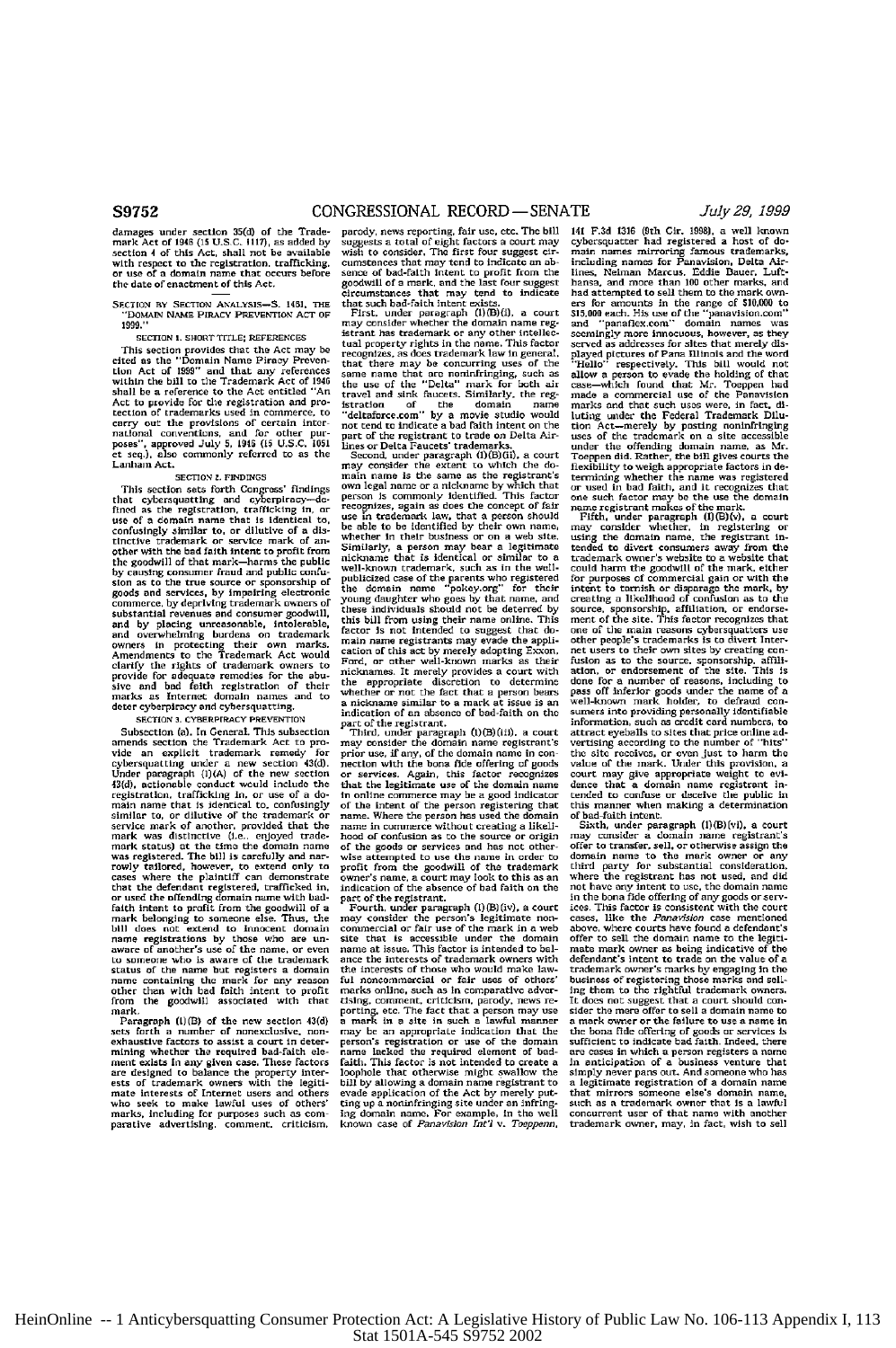that name to the other trademark owner.<br>This bill does not imply that these facts are<br>an indication of bad-faith. It merely provides<br>a court with the necessary discretion to rec-<br>ognize the evidence of bad-faith when it is mark owner has been one of the most com-<br>mon threads in abusive domain name reg-

istrations.<br>
Seveenth, under paragraph  $(1)(E)(\sqrt{u})$ , a<br>
court may consider the registrant's intense<br>
tional provision of material and misleading<br>
false contact information in an application<br>
for the domain name registrati by trademark owners is also a common<br>the value and a common state and common character recognizes that fact, while still recognize<br>which the provision of false information may within the provision of false information may<br>

this factor is nonexclusive and a court is<br>called upon to make a determination based on the factor is nonexed whether or not the<br>provision of false information does, in fact, Egith, under paragraph (I(G)(Viii), a<br>meaning m offer to sell them to the mark owner, these<br>cybersquatters have been largely successful<br>in evading the case law developed under the Federal Trademark Dilution Act, This **bill does not** suggest that the mere registration **of** multiple domain names **is** an indication of bad faith, but allows a court to weigh the<br>fact that a person has registered multiple do-<br>mark and a faith finge or dilute the trade-<br>marks of others as part of its consideration<br>of whether the requisite bad-faith intent e

Paragraph **(1)(C)** makes **cler** that in any **civli** brught under the new section 43(d), a court may **order the** forfeiture, cancellatio. or transfer **of** a domain name to the owner of

the mark,<br>
Paragraph (2)(A) provides for in rem juris-<br>
litetten, which allews a mark owers to seek<br>
the forfeiture, canceliation, or transfer of an<br>
infringing domain name by filling an in rem<br>
action against the name is nua concernation of the domain almo but is<br>careful owner of the domain almo but is<br>transitive of to so. As indicated above, a signifi-<br>the fight against cybers applies that model is the fact to the fight against change<br>tha against the domain name registrant **because** the registrant has provided false contact in-

forisation and is otherwise not to be found. provided the mark owner **can** show that the

comain name itself violates substantive<br>comain rame itself violates substantive<br>rademark law. Paragraph (2)(B) limits the<br>name induction ordering the forficitive, cancellation, or transfer of the domain name.<br>Subsection (0 vertising. or dilution law, or other remedies **under** councerfeiting or other statutes. to cybersquattng cases.

This section applies traditional trademark remedies, including injunctive relief, recos-try of defendant's prefits, actual damages, aid costs, to cybersquatting cases under the new section 43(d) **of** the Trademark Act- The bill also amends section **35 of the** Trademark Act to **provide for** statutory **damages** in cybersquatting cases, in an amount of not less than \$1,000 and not more than \$100,000 per domain name, as the court considers just. The hill requires the court to remit statutory damages **in** any case where the in-fringer belseved **and** had reasonable grounds to blieve ilat the use of the doman name was a fair **or** otherwise lawful use.

## **SECTION 5. LIMITATION ON LIABILITY**

This section amends section **32(2) of** the Trademark Act to extend the Trademark These<br>main Factor and Catalogue and Act's existing limitations on lisbility to the<br>creates a new subperagraph (D) in section also<br>creates a new subperagraph (D) in section<br>and registrars to work with trademark away<br>ers to name registrars and registries that suspend,<br>name registrars and registries that suspend,<br>cancel, or transfer domain names pursuant<br>to a court order or in the implementation of a reasonable policy prohibiting cybersquatting. This section also protects **the** rights of domain sian registants against overreaching trademark owners.<br>Under a new section subparagraph (D)(is) in section 3202), a trademark owner who knows<br>ingly and materially misrepresents to the domain name registrar or registrat in de-<br>main name i men **name** registrant by ordoring thcrea-ticatin of the domain **came** or the trasfer **of** the domain name **back to** the domain name registrent. Finally, in creating a new subgarage<br>and CO(iii) of section 32(2), this section codifies current case law limiting the<br>sectorior codifies current case law limiting the<br>secondary liability of domain name re

This section amends the Trademark Act's Theorem (Section 48) that definitions for leay terms used in this Act. First, it the term "Internet" is defined consistent  $S$  Communications (Section 49) and the meaning given that cific bad faith conduct sought to be addednessed while excluding such things as screen<br>names, file names, and other identifiers as screen<br>names, file names, and other identifiers not<br>assigned by a domain name registrar or

# **SECTION 7. SAVINGS CLAUSE**

This section provides **an** explicit **savings** cianse makig clear that **the** bill does not af-feet treditional trademark defenses, such as

fair **use.** or a person's first amendment rights.

scribing clear Congress as exerculativy clause<br>This section provides a severability clause<br>making clear Congress' intert that if any<br>provision of this Act, an amendment made<br>by the Act, or the opplication of such provides<br>

# SECTION 9. EFFECTIVE DATE

This section provides that new statutory<br>damages provided for under this bill shall<br>not apply to any registration, trafficking, or<br>use of a domain name that took place prior to the enactment **of** this Act.

Mr. LEAHY. Mr. President, I am pleased tojoin Senator HATCH, **and** oth-ers. today in introducing the "Domain Name Piracy Prevention Act of **1999."** We have worked hard to craft this legislation in a balanced fashion to protect trademark owners **and** consumers doing business online, and Internet<br>users who want to participate in what<br>the Supreme Court has described "<sup>1</sup>a<br>unique and wholly new medium of<br>worldwide human communication.<sup>14</sup>

*Renov. ACLU,* **521 U.S. 844 (1997). Trademarks are** important **tools** of commerce. The exclusive right to **the** *use* of a unique mark helps companies compete in the marketplace **by** distin- guishing their goods and services from those of their competitors, **and** helps consuoers identify the source of a product **by** linking it with a particular company. The use of trademarks **by** companies, and reliance on trademarks by consumers, will only become more<br>important as the global marketplace becomes larger and more accessible With electronic commerce. The reason is simple: when a trademark name is **used** as a company's address in cyber-space, customers know where to go **on**line to conduct business with that com-

**The** grorwth of lectronic commerce is having a positive effect **on** the economies of **small rural** states like mine. A Vermont Internet Commerce mine. A Vermont Internet Commerce<br>report I commissioned earlier this year found that Vermont gained more than **1,000 new** jobs *as* **a** result of **Internct** commerce, with the potential that Vermont could add **more** than 24.000 jobs over the next two years. For a small **state** like ours, this is very good news.

Along with the good news, this report identified a number **of** obstacles that stand in the way of Vermont reaching the full potential promised **by** Internet commerce. One obstacle is that "merchants are **anaious about** not being able to control where their names and brands are being displayed." Another is **the need to** holster consumers' **cun-**fidence **in** online shopping. Cybersquattes hurt electronic com-merce. Both merchant and consumer

confidence in conducting business on-<br>line are undermined by so-called<br>"cybersquatters" or "cyberpirates,"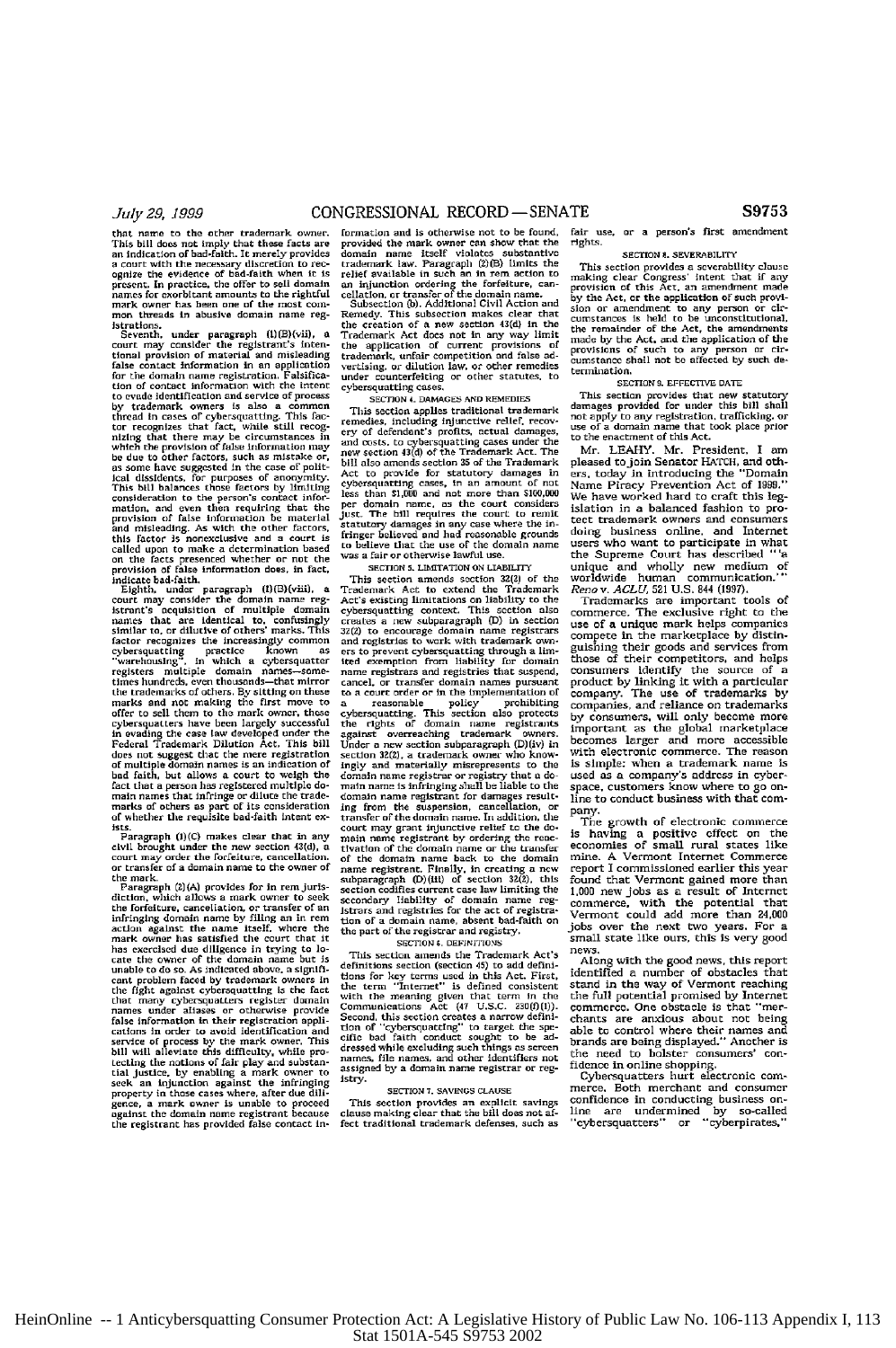who abuse **the** rights of trademark holders by purposely and maliciously registering as a domain, **name the** trademarked name **of** another company to divert and confuse customers or to deny the company the ability to establish an easy-to-find online location, A recent report by the World Intellectual Property Organization (WIPO) on the Internet domain name process has characterized cybersquatting as "predatory and parasitical practices by a mi-nority of domain registrants acting in bad faith" to register famous or well-known marks of otherswhich can lead to consumer confusion or downright fraud.

Enforcing trademarks in cyberspace will promote global electronic com-<br>merce, Enforcing trademark law in<br>cyberspace can help bring consumer confidence to this new frontier. That is why I have long been concerned with protecting registered trademarks on-line. Indeed, when the Congress passed the Federal Trademark Dilution Act of **1995.** I noted that:

(A)Ithough no one else has yet considered this application, it is my hope that this<br>antidilution statute can help stem the use of deceptive Internet addresses taken by those<br>who are choosing marks that are associated<br>with the products and reputations of others.<br>Congressional Record, Dec. **29. 1995.** page<br>S19312)

In addition, last year I authored an amendment that was enacted as part of the Next Generation Internet Research .<br>Act authorizing the National Research<br>Council of the National Academy of Sciences to study the effects **on** trade-mark holders of adding new top-level domain names and requesting rec-<br>ommendations on expensive and expeditious procedures for resolving trademark disputes over the assignment of domain names. Both the Internet Corporation for Assigned Names and Num-hers (I-CANN) and WIPO are also making recommendations on these procedures. Adoption of a uniform trademark domain *name* dispute resolution policy will **be** of enormous benefit to American trademark owners.

The "Domain Name Piracy Preven-tion Act **of 1999."** which we introduce today, Is not intended in any way to frustrate thsse global efforts already underway to develop inexpensive and expeditious procedures for resolving domain name disputes that avoid **cost**ly and time-consuming litigation in the court systems either here or abroad. In fact, the bill expressly pro. vides liability limitations for domain name registrars, registries or other **do**main name registration authorities when they take actions pursuant to a reasonable policy prohibiting the reg-istration of domain names that are identical, confusingly similar **to** or dilutive of another's trademark. The I-CANN and WIPO consideration of these issues will inform the development by domain came registrars and registrie of such reasonable policies. The Federal Trademark Dilution Act **of 1995** has been used as I predicted to

help stop misleading **uses** of trade-marks as domain names. One court has described this exercise by saying that "attempting to apply established "attempting to apply established<br>trademark law in the fast-developing **world of** the Internet **is** somewhat like trying to board a moving **bus -.. "Bensusan** Restaurant *Corp. v. King,* 1i **F.3d 25 (2d** Cir. 197). Nevertheless, the courts appear to **be** handling "rybersquatting" cases well. As Uni-versity of Miami Law Professor **Mi**chael Froomkin noted in testimony submitted at the Judiciary Committee's hearing on this issue on July **22. 1999,** "[i]n every case involving a per-son who registered large numbers of domains for resale, the cybersquatter has lost."

For example, courts have had little trouble dealing with a notorious "cybersquatter," Dennis Toeppen from Illinois, who registered more than **I00** trademarks-including " yankeesta-dium.com," "deltaairlines.com." and "neiman-marcus.com"-as domain names **for** the purpose of eventually selling the names back to the companies owning the trademarks, The various courts reviewing his activities have unanimously determined that he violated the Federal Trademark Dilution Act.

Similarly. Wayne State University Law Professor Jessica Litman noted in testimony submitted at the Judiciary Committees hearing that those busi-nesses which "have registered domain names that are confusingly similar to trademarks or personal names in order to use them for pornographic web sites **...** have without exception lost suits brought against them."

hnforcing or even modifying our trademark laws will be only part **of** the solution to cybersquatting. **Up** to now. people have been able to register any number of domain names **in** the pop-ular ".cam" domain with no money down and no money due for **60** days. Network Solutions Inc. (NSI). the dominant Internet registrar, announced just last week that it was changing this policy, **and** requiring payment of the registration fee up front- In doing so, the NSI admitted that it was mak-

in this change to curb cybersquatting. In light of the developing case law, the ongoing efforts within WIPO and ICANN to build a consensus global mechanism for resolving online trade mark disputes, and the implementation of domain name registration practices designed to discourage cybersquatting, the legislation we introduce today is intended to build is intended to build upon this progress and provide constructive guidance to trademark hold-ers, domain name registrars and registries and Internet users registering<br>domain names alike.

domain names alike, Other Anti-cybersquatting Legisla-tion Is Flawed, This is not the first bill to be introduced this session to address the problem of cybersquatting, and I appreciate the efforts of Senators ABRAHAM, TORIcELLI, **HATCH, and MCCAIN,** to focus our attention **on** this important matter. They introduced S.<br>1255, the "Anticybersquatting Con-<br>sumer Protection Act," which proposed making it illegal to register or **use any** "Internet domain name or identifier of an online location" that could be confused with the trademark of another person or cause dilution of a "famous trademark." Violations were punish-able by both civil and criminal penalties.

I voiced concerns at a hearing before the Judiciary Committee last week that **S.** 1255 would have a number of un intended consequences that could hurt rather than promote electronic **con**merce, including the following specific<br>problems:

**problems** The definition in **S. 1255** is overbroad, **S. 1255** covers the use or registration **of** any "'identifier," which could cover **net** just second level domain names, but also e-mail addrcsses, screen names used in chat rooms, and even files ac-cessibla and readable en the Internet. As one **witness** pointed out, **"** the definitions will make every fan a crimi-na." How? A file document about Batman. for example, that uses the trade-mark "Barman" in its name, which also identifies its online location, could land the writer in court under that bill- Cybersquatting is not about file names.<br> **S. 1255 threatens hypertext linking** 

The Web operates **on** hypertext linking, to facilitate jumping from one site to another. **S. 1255** could disrupt this practice by imposing liability on operators of sites with links to other sites with trademark names in the address. One could imagine a trademark owner not wanting to he associated with or linked with certain sites, **and** threatening suit under this proposal unless the link were eliminated or payments were made for allowing the linking,. **S, 1255** would criminalize dissent and

protest sites. A number of Web sites collect complaints about trademarked products or services, and sue the trademarked names to Identify themselves. For example, there are protest sites named "boycotts-ebs.com" **and** "www.PepsiBloodbath.om." While the speech contained on those sites is clearly constitutionally protected. **S. 1255** would criminalizes the use of the trademarked name to reach the site **and** make them difficult to search for

and find online.<br>
S. **1255** would stifle legitimate<br>
warehousing of domain names. The bill<br>
would change current law and make liable persons who merely register **do**main names similar to other trademarked names, whether or not they actually **set** up a site and use the name. The courts have recognized that companies may have legitimate reason for registering domain names without using them and have declined to find trademark violations for mere registration of a trademarked name. **For** example, a company planning to ac-<br>quire another company might register a domain name containing the target<br>company's name in anticipation of the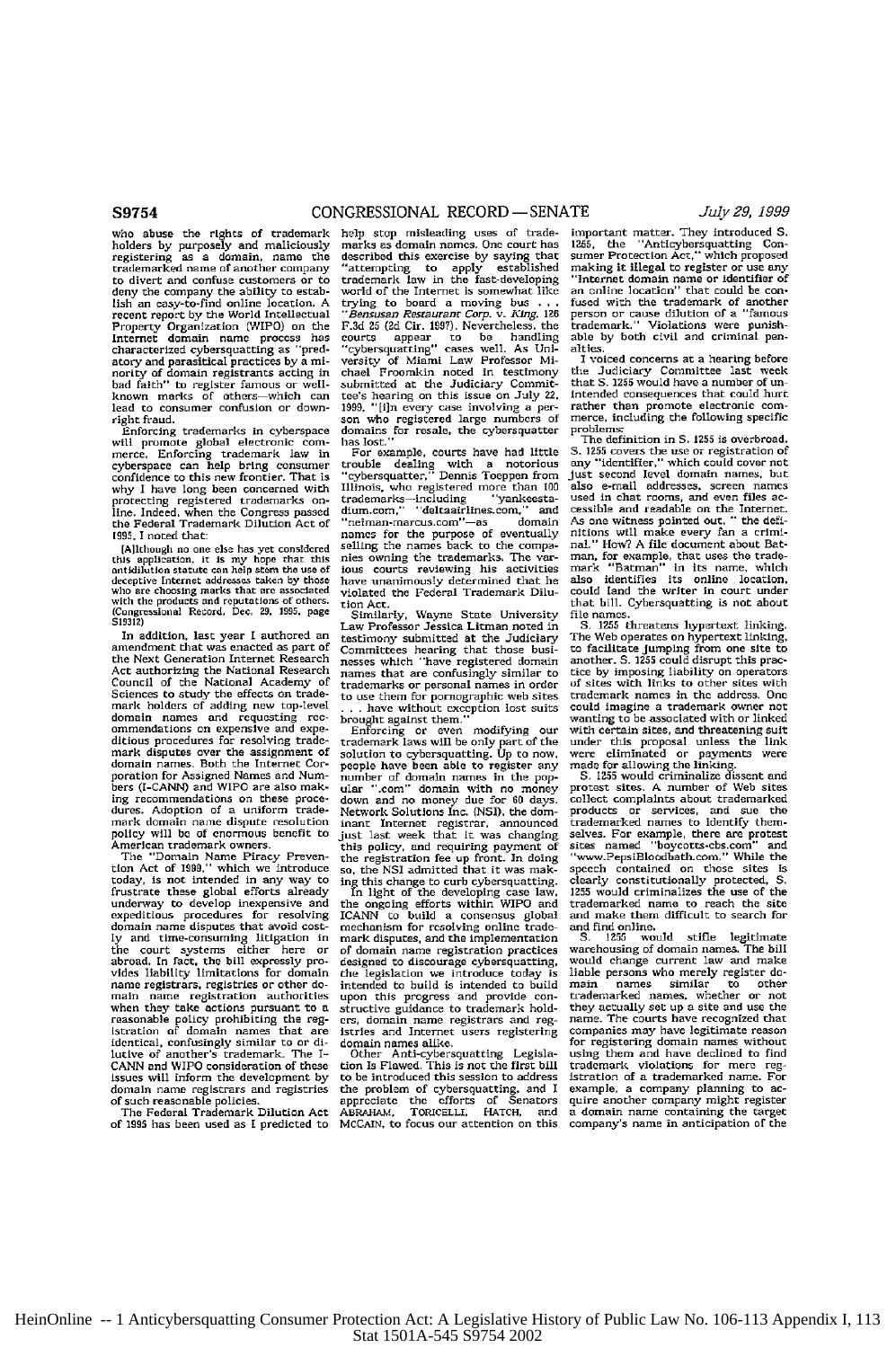liable for trademark infringement.<br>For these and other reasons, Pro-<br>fessor Litman concluded that this "bill would in many ways be bad for electronic commerce, by making it haz-<br>ardous to do business on the Internet<br>without first retaining trademark<br>counsel." Faced with the risk of criminal penalties, she stated that "many start-up businesses may choose to abandon their goodwill and move to an-other Internet location, or even to fold,

rather than risk liability-" The Hatch-Leahy Domain Name Pi-racy Prevention Act is a better solu-tion. The legislation *we* introduce today addresses the cybersquatting<br>problem without jeopardizing other im-<br>protent online rights and interests.<br>This bill would amend section 43 of the<br>Triademark Act (15 U.S.C. 511125) by<br>adding a new section to make liabl mark, registers or uses a domain name that Is Identical to. confusingly similar to or dilutive of such trademark, without regard to the goods or services of the parties. the fact that the domain name registrant did not compete with the trademark owner would not be a bar to recovery. Significant sections of this bill include-

Definition, Domain names are nar-rowly defined to mean alphanumeric designations registered with or assigned by domain name registrars or registries, or other domain name reg-istration authority as part of an electronic authority as part of an electronic address on the Internet. Since registrars only second level domain names this definition effectively **ex**cludes file names, screen names, and e-mail addresses and. under current reg- istration practice, applies only to secistration practice, applies only to second level domain names.

Scienter requirement. Good faith, innocent or negligent uses of domain names that **are** identical or similar to, or dilutive of, another's mark are not or word by the bill's prohibition. Thus, registering a domain name while un-<br>aware that the name is another's<br>trademark would not be actionable.<br>Nor would the use of a domain name that contains a trademark for purposes of protest, complaint, parody or commentary satisfy the requisite scienter requirement, Bad-faith intent to profit is required for a violation to occur. This requirement of bad-faith intent

to profit is critical since, as Professor Litman pointed out in her testimony, our trademark laws permit multiple businesses to register the same trademark for different classes of products. Thus, she explains:

all though courts have been quick to im-<br>pose liability for bad faith registration, they have been far more cautious in disputes in-<br>volving a domain name registrant who has a legitimate claim to use a domain name and<br>regi

The legislation outlines the following  $\,$  jacking is an effort by a trademark outlist of eight factors for  $\,$  owner to take a domain name from a but so consider  $\,$  in determining legitimate good faith domain name he non-exclusive list of eight factors for owner to take a domain name from a<br>courts to consider in determining legitimate good faith domain name<br>whether such bad-faith intent to profit registrant. There have been some well-<br> the domain name registrant in the do-<br>manning the take down of certain<br>main name; (ii) whether the domain web sites set up by parents who have<br>name is the legal or nickname of the registered their children's names in the<br>r registrant; (iii) the prior use by the org domain, such as two year old registrant of the domain name in con-<br>registrant of the domain name in con- Veronica Sams's "Little Veronica"<br>nection with the bona fide offering of w nection with the bona fide offering of website and 12 year old Chris "Pokey"<br>any goods or services; (iv) the reg- Van Allen's web page.<br>Istrant's legitimate noncommercial or In order to protect the rights of doany goods or services; (iv) the **mg-** Van Allen's web page. istrant's legitimate noncommercial or In order to protect the rights of do. fair use of the mark at the site under main name registrants in their domain<br>the domain name: (v) the registrant's names the bill provides that reg intent to divert consumers from the istrants may recover damages, includ-mark's owner's online location in a ing costs and attorney's fees, incurred intent to divert consumers from the istrants may recover damages, includinarity overer sonline location in a ing costs and attorney's foss, incurred manner that could harm the mark's as a result of a knowing and material goodwill. either for commercial gain or with the intent to tarnish or disparage the mark, by creating a likelihood of or dilutive of, a trademark. In addi-confusion as to the source, sponsorship. tion, the domain name or the transfer confusion as to the source, sponsorship. tion, the domain name or the transfer<br>affiliation or endorsement of the site: or return of a domain name to the do-(vi) the registrant's offer to sell the do- main name registrant. ation without having or having an in- both for trademark holders and for the tent to use the domain name in the future of electronic commerce on the bona fide offering of goods or services; Internet. Any legislative solution to (vii) the registrant's international pro- cybersquattlng must tread carefully to vision of material false and misleading ensure that any remedies do not im-contact information when applying for pede or stifle the free flow of informacontact information when applying for pede or stifle the free flow of informa-<br>the registration of the domain name; tion on the Internet. In many ways, the<br>and (viii) the registrant's registration United States has been t and (viii) the registrant's registration United States has been the incubator of multiple domain names that are of the World Wide Web. and the world identical or similar to or dilutive of closely watches whenever we ventur another's trademark. **into laws**, customs or standards that

cybersquatters, the plaintiff is author- with great care and caution. Fair use cybersquatters, the plaintiff is author- with great care and caution. Fair use<br>ized to recover actual damages and principles are just as critical in cyber-<br>profits, or may elect before final judg- space as in any other int profits, or may elect before final judg- space as in any other intellectual prop-meet to award of statutory damages of erty arena. nont to award of statutory damages of erty arena.<br>
not less than \$1.000 and not more than I am pleased that Chairman HATCH<br>
\$100,000 per domain name, as the court and I, along with Senators ABRAHAM,<br>
considers just. The co **\$100,000 per domain name, as the court and I, along with Senators ABRAHAM**, considers just. The court is directed to TORRICELLI, and KOHL have worked toremit statutory damages in any case exchect to find a legislative solution<br>where the infringer reasonably believed that respects these considerations. We<br>that use of the domain name was a fair also stand ready to make addi

In Rem actions. The bill would also meassary as this bill moves through<br>permit an in rem civil action filed by a question fractionary trademark owner in circumstances<br>the legislative process. Where the domain name violates where the domain name violates the where the trademark and **S. 1412. A bill to amend the Federal**<br>the court finds that the owner dem- Food, Drug, and Cosmetic Act to per-<br>onstrated due diligence and was not mit importation in personal baggage  $\omega_{max}$ , regimes the domain demonstration. Food, Drug, and Cosmetic Act to perconstrated due diligence and was not mit importation in personal baggage able to find the domain name holder to and through mail order of certa bring an in persona civil action. The ered products for personal use from bring an in persona civil action. The remedies of an in rem action are lim-<br>Ited to a court order for forfeiture or ited to a court order for forfeiture or Committee on Health, Education, cancellation of the domain name or the Labor, **and** Pensions. transfer of the domain name to the trademark owner. IMPORTATlON **ACT** *OF* 

limit the liability for monetary dam- I am introducing legislation that takes ages **of** domain name registrars, rag- another positive step toward the goal Significant cannot registrate of providing access to affordable pre-<br>sixties or other domain name registration and providing access to affordable pre-<br>take to refuse to register, remove from of Vermont, and many other pati search pursuant to a court order or in an issue that faces many Americans<br>the implementation of reasonable poli- every single day, as they try to decide<br>cies prohibiting the registration of do-how to make ends meet, and wh cies prohibiting the registration of do- how to make ends meet, and whether main names that are identical or simi-<br>they can afford the prescription of the present afford to fill the prescription<br>lar to, or dilutive of, ano lar to, or dilutive of, anothers trade- given to them **by** their doctor- Unfort-mark. nately. it is not uncommon to hear of

misrepresentation by a person that a domain name is identical or similar **to**, or dilutive of, a trademark. In addi-

main name region and in important issue<br>both for trademark holders and for the into laws, customs or standards that affect the Internet. We must only do so

ar otherwise lawful use. finements to this legislation that prove In Rem actions. The bill would also necessary as this **bill** moves through

Mr. JEFFORDS. Mr. President, today<br>I am introducing legislation that takes<br>another positive step toward the goal<br>of providing access to affordable pre-

Prevention of reverse domain name patients who cut pills in half. or skip hijacking. Reverse domain name hi- dosages in order to make prescriptions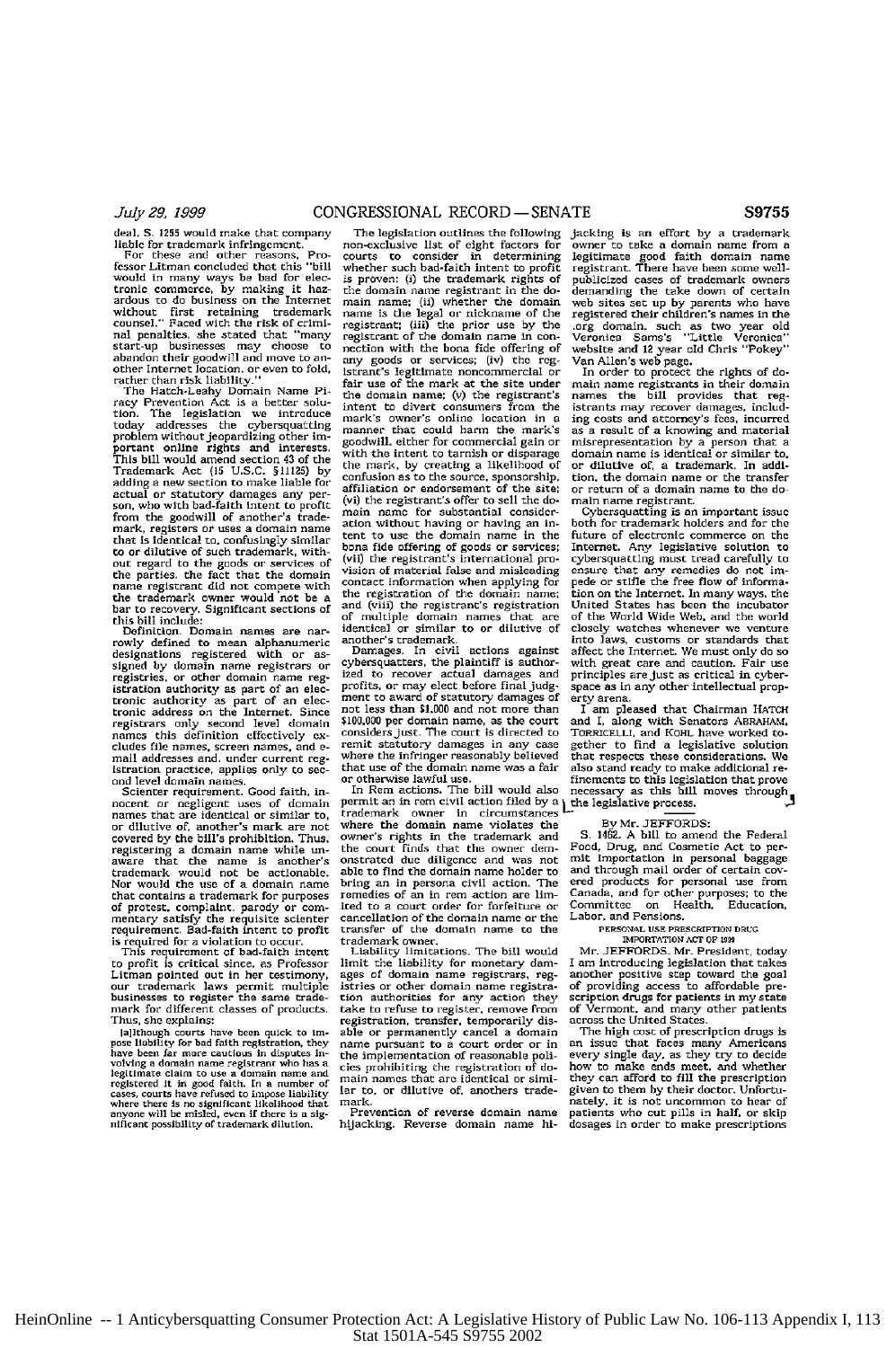HeinOnline -- 1 Anticybersquatting Consumer Protection Act: A Legislative History of Public Law No. 106-113 Appendix I, 113 Stat 1501A-545 S9756 2002